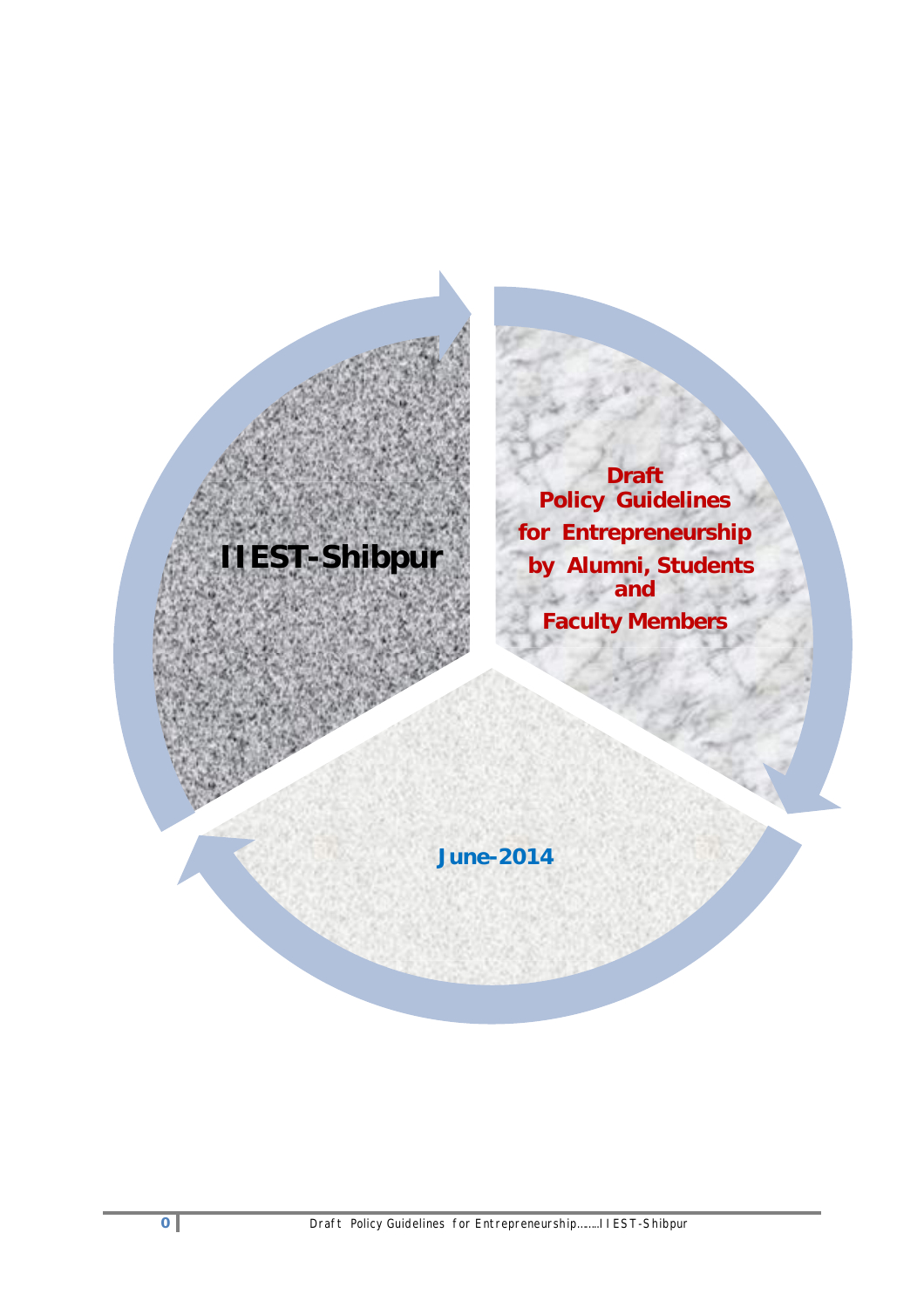## **Draft Policy Guidelines for Entrepreneurship by Facultymembers, Students and Alumni of IIEST – Shibpur**

#### **Preamble**

*Faculty members at IIEST, Shibpur are continuously engaged in knowledge generation and dissemination. A large number of R&D activities are being carried out by faculty members (with involvement of students in some cases) in several cutting edge science and technology areas. However, most of these research outcomes do not get translated into commercial products, benefiting the society in general, due to several reasons including proper facilitation of intellectual property protection and exploitation ,dearth of hand-holding support required for setting up of a new enterprise and lack of interest of the industry in commercializing new and futuristic technologies. Towards this end, IIEST, Shibpur, in line with the best practices of other institutes of higher learning across the world, proposes to encourage interested faculty members in having their own start-ups or to be direct stakeholders in any of the enterprises dealing with promotion, adoption and propagation of new technologies .It is expected that faculty members will make all efforts to balance their academic responsibilities while assuming the above role.* 

This document is aimed at formulating suitable policy guidelines to enable faculty members / students and as well as alumni of IIEST-Shibpur to enter into technology –based entrepreneurship, avail of any available incubation facilities within the Institute for the purpose of setting up of new start-ups in different forms as specified below. It is expected that the faculty members / students of this Institute would be directly or indirectly involved in development, modification, augmentation, standardization of such technologies to be used in the new startups. The document also contains recommendations for appropriate mechanism and modalities to facilitate such enablement of faculty members / students / alumni of this Institute.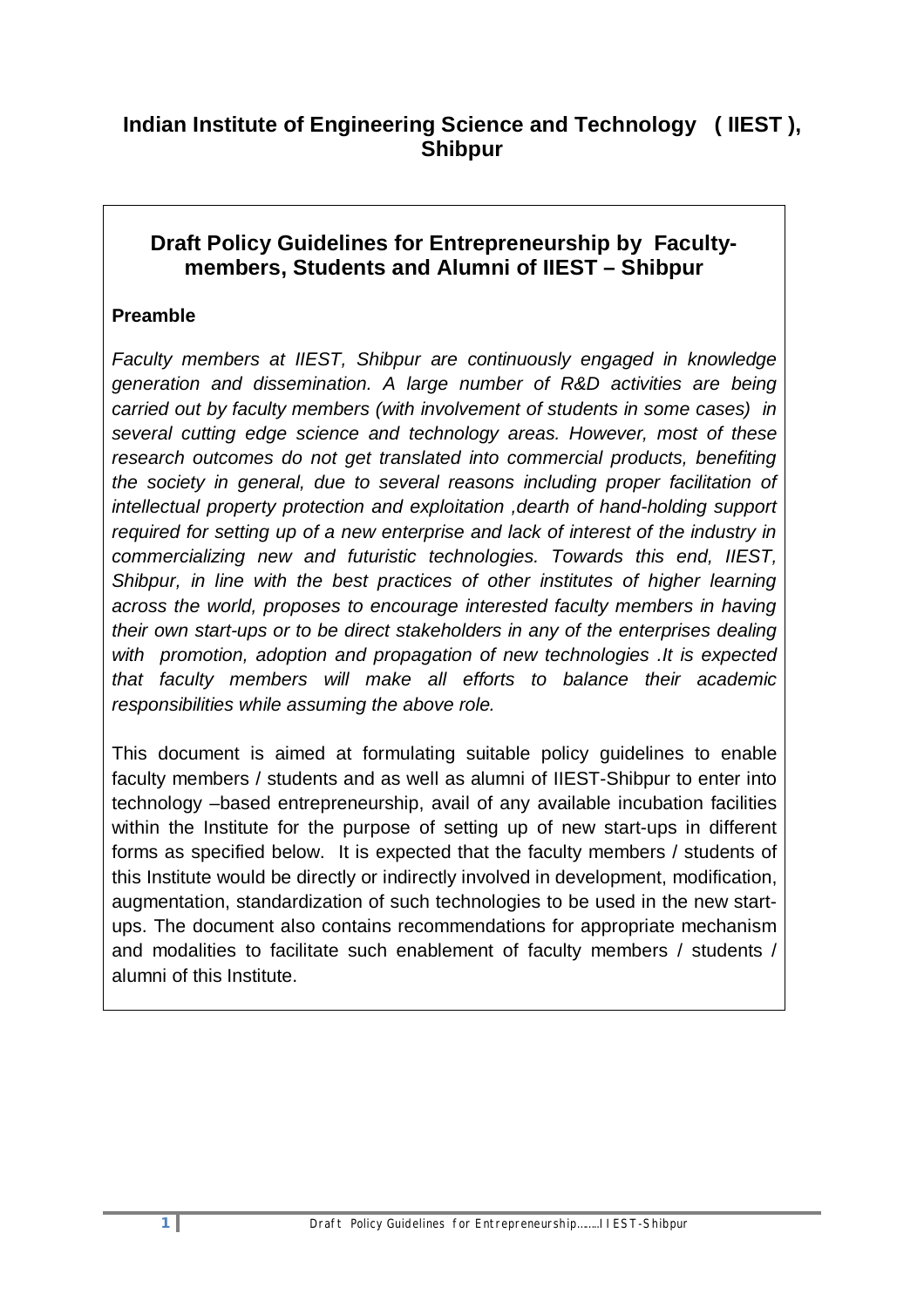#### **1. Kind of Start-up Companies**

IIEST, Shibpur should encourage and prioritize the companies in the following order.

- (a) Companies jointly owned by the faculty members and graduating students / alumni (along with possibly others)
- (b) Companies owned by the faculty members (one or many) along with possibly others.
- (c) Companies owned by the graduating students, alumni along with possibly others
- (d) Companies owned by alumni along with possibly others where the faculty is an advisor / mentor

In such cases, the faculty members and students / alumni / others will be known as founding members of the board of the company.

#### **2. Role of the Stake-holders of the Institute joining Entrepreneurial activities**

( a ) The Direct Stake holders of IIEST-Shibpur ( faculty members/ students ) may be owners of such companies and / or associated with such companies in any form ( Chairman, Managing Director, Director, CEO, Advisor, Mentor or likewise ), only with prior approval of the Institute for which a written application is to be made to the Director of the Institute. Detail modalities for such application and approval process would be decided by the Institute.

( b ) Any financial gain ( by way of dividend / share of profit / honorarium / Fees / Charges / or otherwise ) to any of the direct stake-holders employed in any manner by IIEST-Shibpur, arising out of such entrepreneurial activities, would be construed to be their additional income. A part of the portion of such additional income would be payable to the Institute as overhead charges as per the norm of Institute and to be decided by the Institute time to time. Detail modalities for payment of such overhead charges would also be decided by the Institute

( c )The faculties may take a sabbatical and work full-time in the business as may be permissible by the rules of IIEST- Shibpur.

( d ) This may also be categorically mentioned that while the Faculty Members / students may be allowed for promoting such entrepreneurship, if approved by IIEST-Shibpur in the interest of the individual /Institute or the society at large, for the interest, it would also automatically imply that such approval is accorded with the understanding that no compromise would be made with the primary assignment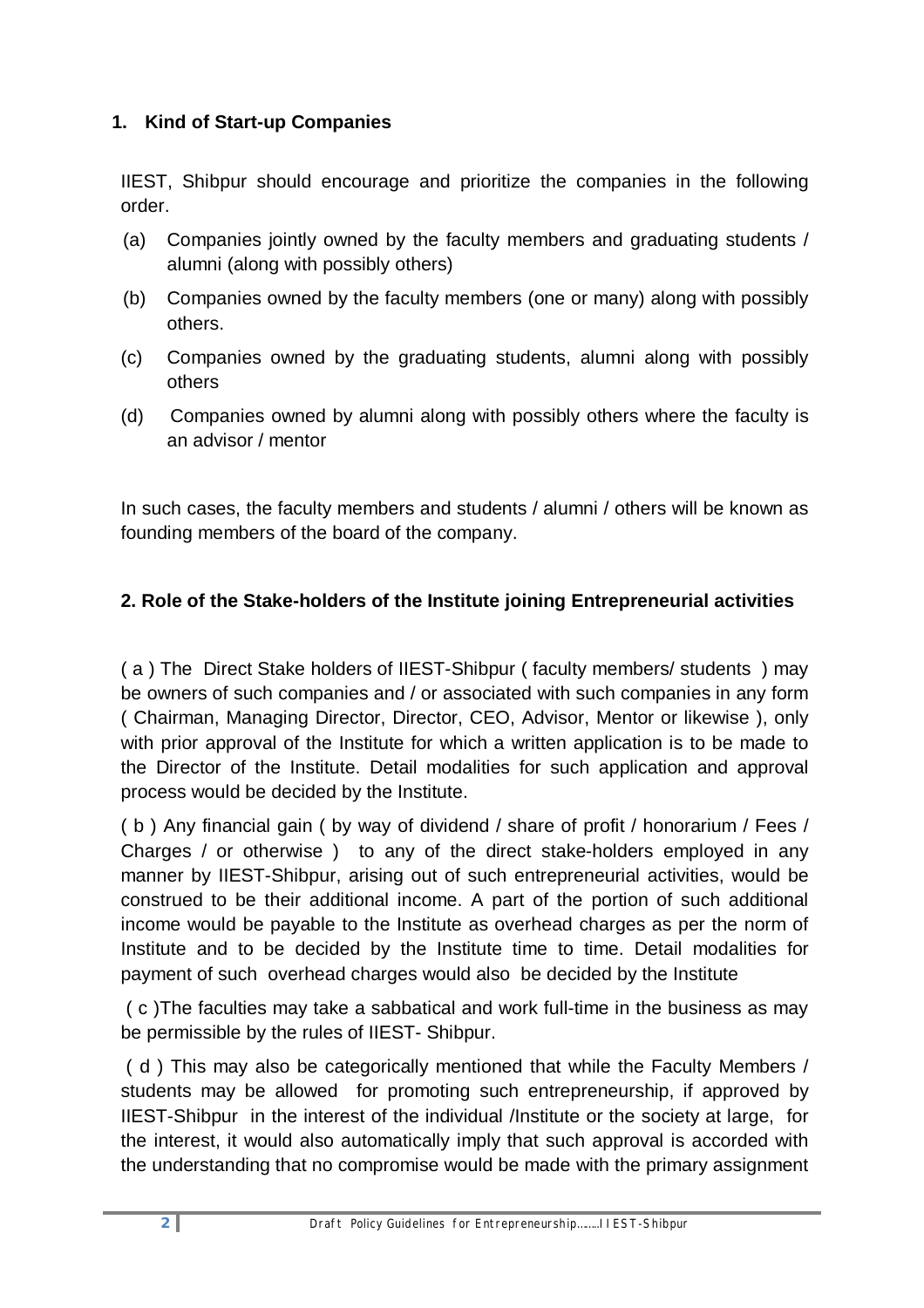/ duty / responsibility of any of the direct stake holders as have been assigned or deemed to be assigned to him/her by the Institute, be it academic, administrative or otherwise and it should take precedence over all other activities including involvement in the entrepreneurship activities.

( e ) All concerned direct stake-holders ( faculty member / students ) are expected to balance their additional entrepreneurial responsibilities without anyway hampering their primary assignment / duty / responsibilities / commitment (academic / administrative or otherwise ) in the institute.

( f ) Any direct stake-holder can undertake external projects / consultancy jobs / assignments, on behalf of and to be managed through their companies. However, for use of any facility, resources etc. of IIEST-Shibpur, the necessary overhead charges and other usage charges to be paid by the Company to the Institute , as per the norms ( existing or to be decided by the Institute ) of the Institute..

( g ) Faculty-Member / Students / alumni while undertaking any sponsored project / consultancy jobs on behalf of the Institute ( IIEST-Shibpur ) can also avail the services or facilities of their Company as an outsourced agency on explicit approval and as per norms of the Institute.

( h ) All direct stake-holders of the Institute joining entrepreneurial activities in any form would be required to report to the Institute on a periodic and regular interval. The contents and other modalities for such reporting would be decided by the Institute.

## **3. Usage of Institute Resources and IP Rights**

It is expected that the IP rights for the technology developed by the company shall be wholly with the company or at the disposal of the board of the company. Such companies may collaborate with other companies, sell, share or buy IP rights from other companies.

The current proposal is expected for the incubation of technologies developed at IIEST, Shibpur. The company may chose to not take any IP from within the institute. However, to enforce such a discipline will not be practical for the institute. Therefore, in the larger interest of the institute and persons involved within the company, it will be permitted to use the lab, library and other such facilities by the founding faculty members involved in the company. In lieu of this a blanket liability free equity or share of revenue may be retained by the institute as outlined later in this document. This equity will enable certain rights for the company within the institute including free use of the IP developed by the persons involved in the company as employees/students of IIEST, Shibpur.

The company may also use the testing facilities as per the prevailing norms of the institute. During the incubation period within the campus, the company may be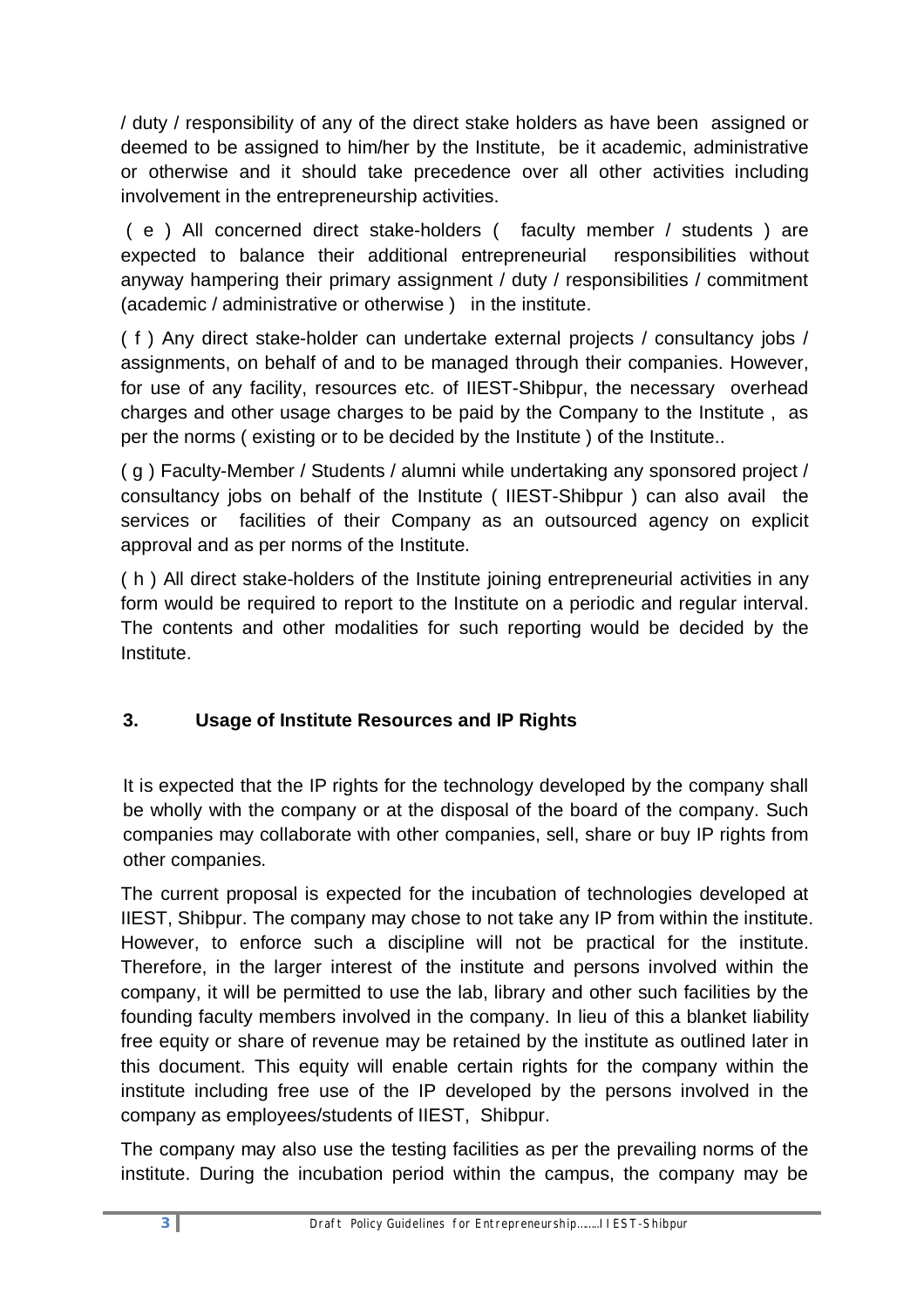allowed to use the lab facilities (free of charge or on a chargeable basis). Utilization of lab facilities will be subject to availability of the resources. Priority is granted to IIEST, Shibpur projects and students. Free utilization will be subject to acceptance by the department concerned, the department may also have the right to levy a suitable charge as and when it deems it necessary.

Any patents/copyrights etc. filed by the company will be property of the company. It is expected that the institute will share such IP rights for the technology developed within the institute or a free use of which is permitted to be used by the company. The involved faculty member(s) and student(s) may sign such agreement with the institute.

#### **4. Disclosure and Compliance**

Financial and non-financial disclosure agreement will be signed as per the existing institute norms.

## **5. Support from other faculty**

Support from other faculty members of the institute during and after the incubation period would be treated under the institute's consultancy norms.

## **6. Support from students**

Any support received from students for the faculty company would be as per the existing guidelines of the institute.

## **7. Outsourcing of sponsored research/ consultancy assignment**

Outsourcing of full/part of institute's projects to faculty companies would be governed by institute's policy. In case such policy is not available then the outsourcing decision would be undertaken on a case by case basis by a committee to be constituted by the Institution for the purpose.

## **8. Funding for the company**

The company will have its own funding and accounting procedures in line with the existing industry norms. Institute, at its discretion, may also provide loans to such companies which will be governed by the institute's norms.